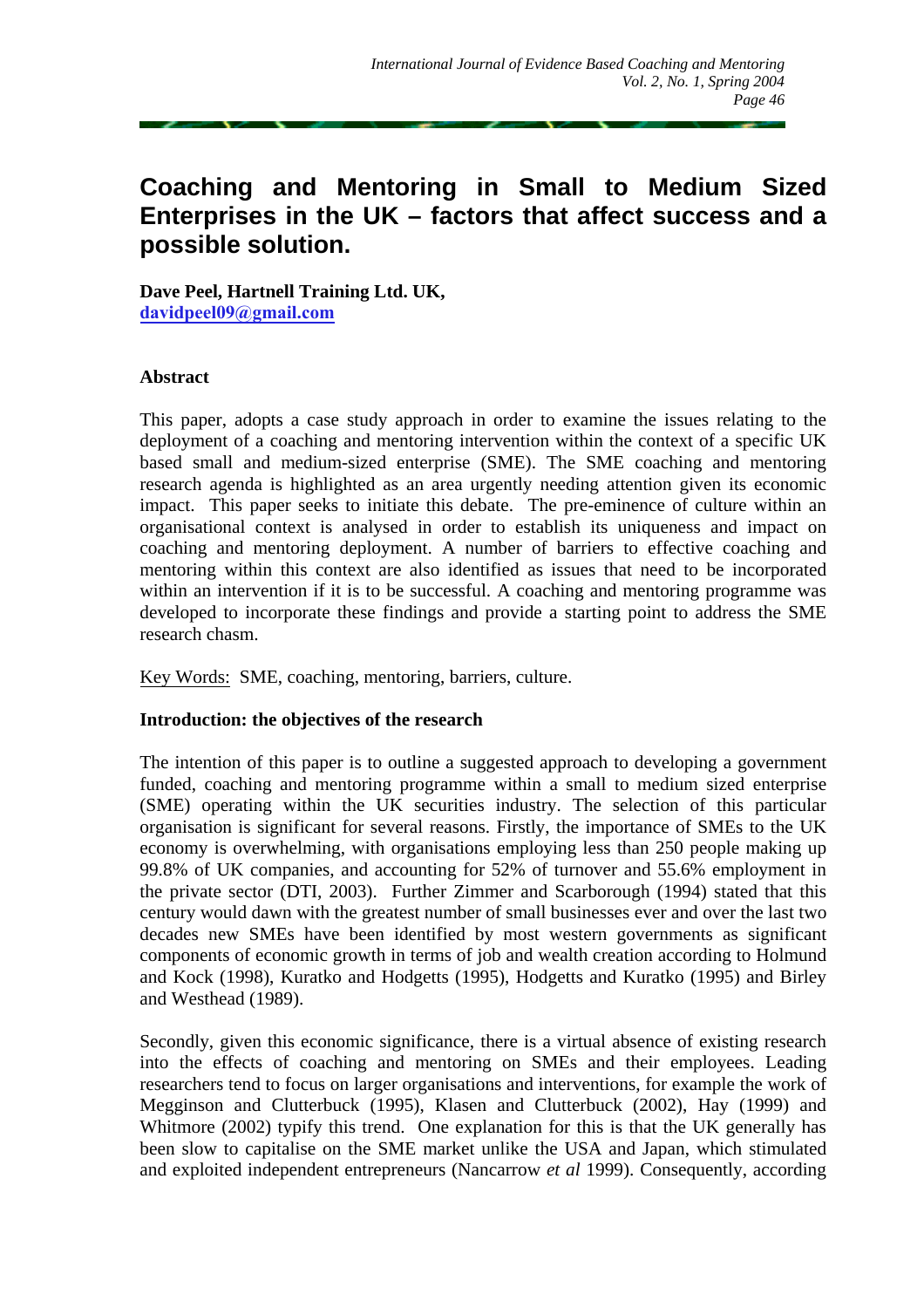to Hill (2001) it is little wonder that academic researchers are slowly turning their attention towards addressing the SME research agenda.

Further it will be contended that the size of this type of organisation can provide an excellent opportunity to examine the effects of a coaching and mentoring intervention, sometimes avoiding the complexities that larger organisations innately posses. Supporting this argument Storey (1994), citing the work of Wynarczyk et al (1993), contends that too often the large firm model is taken as given and the small firm is assumed to be a "scaleddown" version of a larger organisation. Further, Hill (2001) argues that it is widely acknowledged that SMEs are not just 'little big businesses' but in fact have their own particular characteristics which affect the way they operate and which largely determine their preoccupations and concerns as evidenced in the work of Carson and Cromie (1989).

I will also postulate that organisational behaviour is a central tenet in identifying the issues within SMEs and designing a coaching and mentoring solution. If, organisational behaviour is "concerned with the behaviour of people within an organisational setting" and the factors that influence their performance, (Mullins, 1989, p.2), then my contention is that issues that emerge from a diagnosis of the organisation would serve to mirror the organisational imperatives of that business. Such factors as culture and its impact, the prevalence of owner-managers in setting behavioural standards and the company perception of external consultants are all permeated by complex organisational behaviour. Further I would suggest that any coaching or mentoring strategy that does not incorporate such factors into its inception will be fundamentally flawed and miss an opportunity to anchor the intervention in the reality of the company context.

First I outline the research methodology adopted within this paper. Then I move on to contextualise the case study organisation within its specific operating environment, because it provides an opportunity to examine the factors that influence its organisational behaviour. Then I move on to suggest that the pre-eminence of an SME's culture is a central issue that must be incorporated within any coaching or mentoring intervention if it is to be successful. Certainly the determinant and visible effects of culture on mentoring have been clearly identified in the work of Barham and Conway (1998) and justify its inclusion here. The significance of this argument revolves around the contention that all the other identified issues that need to be addressed within a coaching and mentoring strategy emanate from the prevalence of the culture of the company. I then postulate a coaching and mentoring strategy that addresses these issues by interweaving what I regard as good practice with existing coaching and mentoring theory. The interaction of theory and practice within this strategy will also serve to highlight the uniqueness of such a tailored coaching and mentoring intervention.

# **The research methodology**

A case study methodology has been adopted as a research strategy because, as Eisenhardt (1989) and Sarantakos (1994) have postulated, it is particularly well suited to new or inadequately researched areas of study. This is certainly the case in terms of existing research that specifically addresses the issues of organisational capability for the deployment of coaching and mentoring schemes within an SME context. Yin (1984) further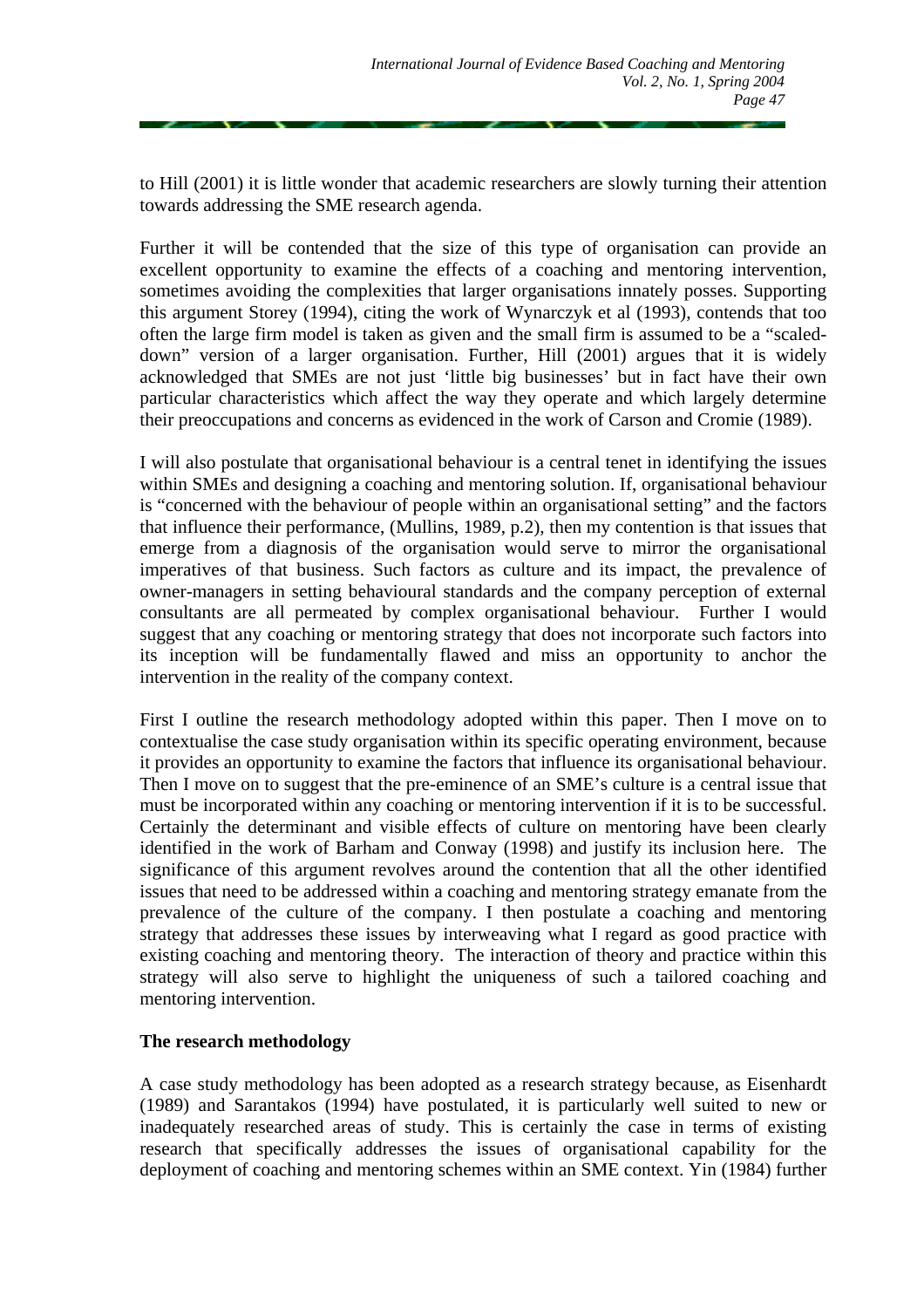contends that a case study methodology is the most appropriate approach for investigations where boundaries between what is being investigated and their context are not clearly evident. This is certainly the case concerning the organisational dimensions of SMEs and their use of coaching and mentoring since there is a lack of rigorous research in this area.

This methodology also involved an extensive literature review of research concerning various training and learning interventions within the SME context. The decision to use the above material was necessitated by the lack of existing research, which specifically examined the effects of coaching and mentoring in the SME community. The notable exception to this trend was the innovative work of Devins and Gold (2000). Unfortunately, this groundbreaking study did not provide an extensive analysis of the broad range of factors affecting the successful deployment of coaching and mentoring. Consequently, an analysis of the SME research that was available provides the basis for this paper's examination of organisational culture, existing barriers to deployment and the development of an SME specific coaching and mentoring strategy. The case study organisation itself was identified through this author's continuing coaching and mentoring work with the Welsh Development Agency, which funds a broad range of SME specific interventions.

## **Putting the specific working environment into context**

The organisation operates as a Small to Medium Sized Enterprise (SME) in the securities industry, based in Wales but with national provision contracts. This SME sector of the security industry is very 'fragmented', to use Porter's (1980) terminology, in that no one company has a significant market share. This fragmented sector is also typically populated with a large number of privately - owned companies, and there is currently no market leader who is in a position to substantially influence industry outcomes. This is further supported by Carson et al (1995), who suggests that the small scale of SME operations means that they have little impact on their economic surroundings and lack the ability to modify environmental forces to their advantage. Consequently, this vacuum of influence was a key motivator in this organisation's drive to successfully deploy coaching and mentoring in support of a skills development programme. Their rationale was that if they could develop their human resources sufficiently, they would in turn provide a sound foundation to secure their independence and assure their continued trading in a very competitive market. Supporting this rationale is the work of Westhead and Storey (1996), Curran (1999) and Gray (1998), which highlights the uniqueness of SMEs compared to larger corporations in that their motivations tend to be more focused on survival and independence rather than organisational expansion.

Equally important in contextualising the ways SMEs operate is the work of Stanworth and Gray (1991) and Westhead and Storey (1997), because they suggest that managers of small firms are reluctant to take part in external training or support activity, which supports my 12 years of experience of delivering training within this market sector. Rather they favoured using individuals with whom they had an existing relationship as opposed to securing the services of external paid professionals (Curran and Blackburn, 1994; Gibb, 1997). There is also complimentary evidence from Curran and Blackburn (1999), to indicate that owner-managers are reluctant to accept any form of external advice, driven primarily by the characteristics that prompted them to become owner-managers in the first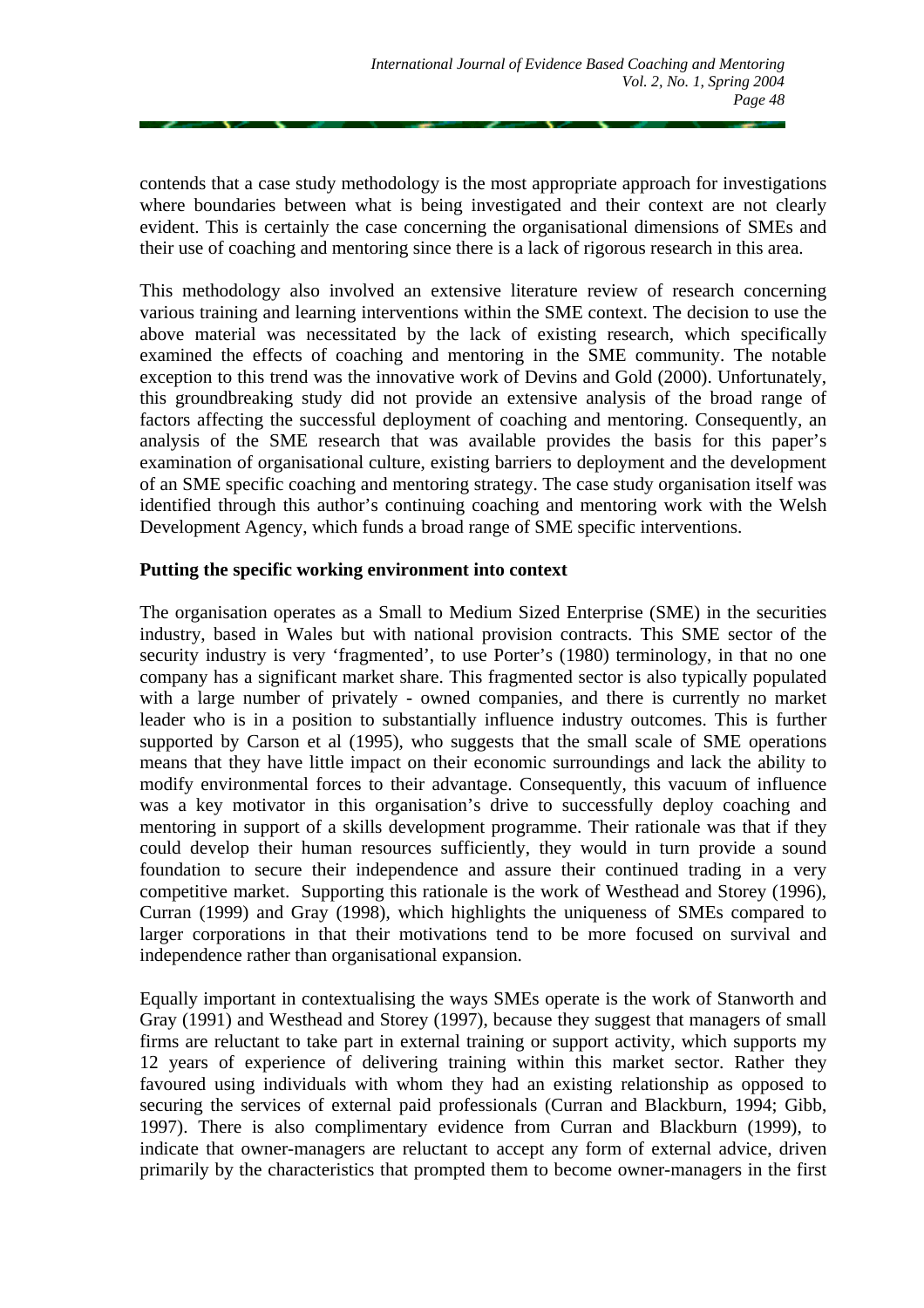place. Smith et al (2002) contend that these characteristics, namely extreme autonomy and independence, serve to delimit the perceived options open to owner-managers in even seeking out such advice. As a result of these factors, and my own experiences of working with this particular company, it would not be unreasonable to suggest that within SMEs generally there is little history of linking individual or organisational development with formal training/learning interventions. This suggestion is supported by the work of Bramley (1999), Centre for Enterprise (2001) and Robinson and Henry (2001), who all found that the norm within SMEs is for informal learning with a practical and experiential slant rather than a formal or accredited learning intervention. This is not to claim that learning and development do not happen, rather it supports the contention put forward by Ross (1993) that this activity does go on but is not labeled as such. These characteristics coalesce to produce a range of issues that must be addressed if the coaching and mentoring intervention is to be successful. It is to these issues that I now turn.

## **The emerging and potential issues identified – a case study**

The first and perhaps singularly most impactful aspect of the range of issues identified for this particular organisation was the role their culture played in how the business operated. The seminal work of Choueke and Armstrong (2000) serves to highlight the significance that the organisational culture or 'climate' plays in the development, maintenance and success of an SME. This pre-eminence resonates from the fact that the culture 'emanated from the founders' (Choueke and Armstrong, 2000, p.233), and because of their proximity to the workers would serve to continually reinforce and mirror their values and norms of behaviour. Further support for this contention is provided by Schein (1985), who suggests that organisational culture has a number of different levels, some of which exhibit underlying beliefs. The prevalence of these underlying beliefs and values is significant because they are important factors in a SME's success and consequently this encourages owner-managers, in my experience, to develop them further. Goldsmith and Clutterbuck's (1984), research provides an underpinning rationale for this argument in that they concluded that a strong culture was a crucial element in maintaining the characteristic of a successful management style, which in turn permeates through to the success of the company.

The owner-managers ability to determine directly the acceptability and continuance of these 'standards' of behaviour and belief are a crucial element that needed to be incorporated in any coaching/mentoring intervention. Support for this argument comes from the work of Leppard and McDonald (1991) who stated that the omnipresence of the owner-manager has a significant impact on every aspect of an SME. Further supporting this premise, Thompson and McHugh (1995), argue that culture can be utilised by managers as a purposeful instrument of control and management. Therefore, it would be prudent to dovetail this instrument into the specific ways in which the intervention would support the introduction of the skills development programme. Significantly, because of its specificity to the small family business environment, Gersick et al (1997) justify the above strategy by contending that owner-managers are at the heart of the company through their role in laying the foundations of their business.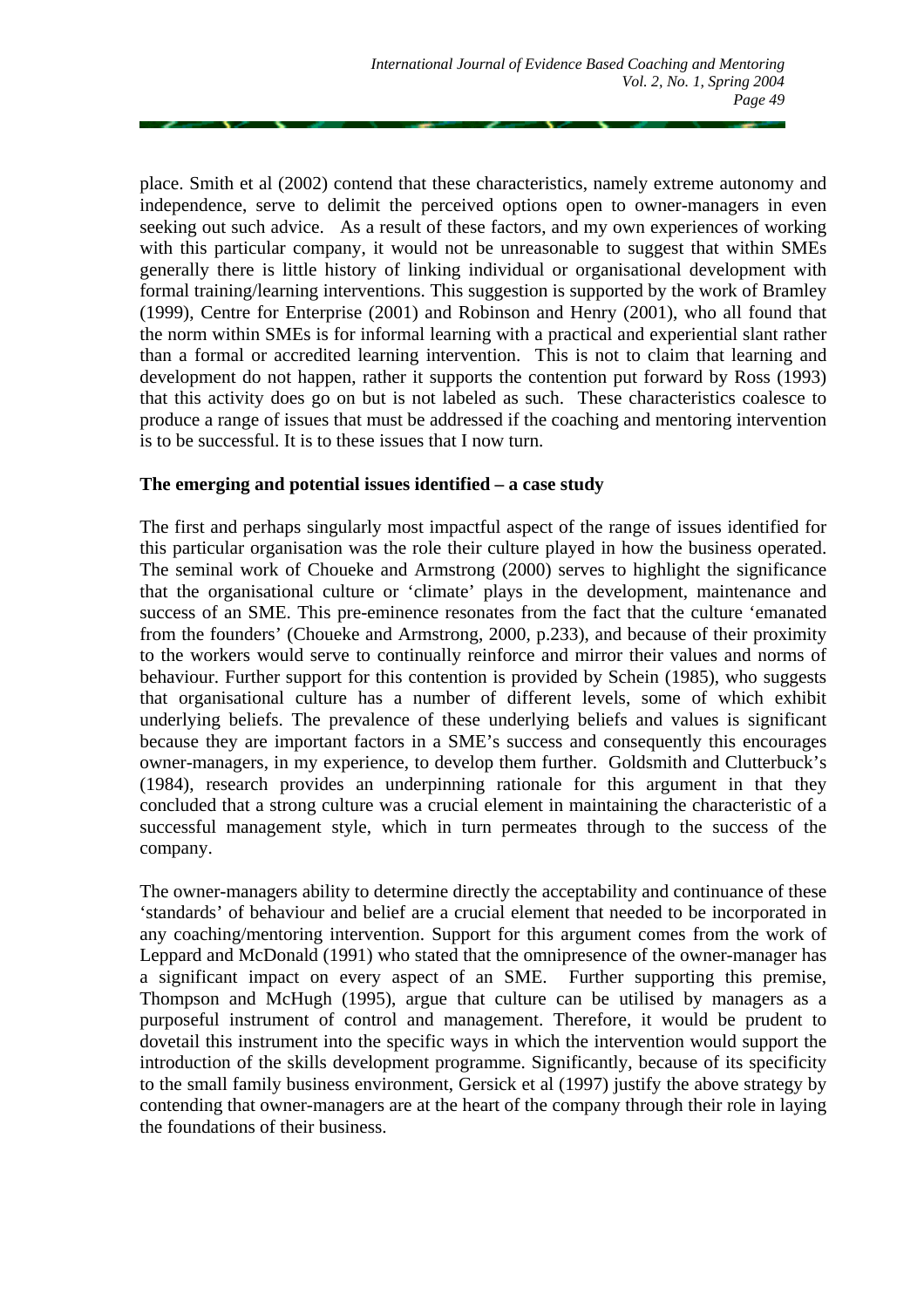Another specific issue for this SME that needed to be incorporated into a coaching/mentoring intervention revolved around the perception of external consultants themselves. Hankinson (1994) argues that SMEs' perception of external consultants is a real barrier to the effective deployment of any type of development activity. External consultants were viewed as both expensive and disruptive, with little understanding of the company's real problems. This also manifested itself in a perception that consultants created problems and over-complicated issues that did not exist. In my experience of working with a number of SMEs this perception of external consultants is legitimised by a genuine lack of understanding of people development and general HR issues by this company's owner-manager. This however, is not an isolated case but serves to typify a general trend amongst SME owner-managers according to Smith and Whittaker (1998) Nash (1994), Down (1999) and Ram (2000), thus serving to reinforce its inclusion as an issue in this analysis.

Additionally a combination of potential issues affecting this company, relating to the deployment of coaching and mentoring, have been identified and consequently need to be included in this analysis. For a coaching and mentoring intervention to work effectively here, it not only needed to demonstrate real business benefits as outlined by Cannon (1997) and Blackburn and Kitching (1997), but also that it would not be overly procedure driven or bureaucratic (Gaunt, 1998). If these criteria could not be achieved then the company would typically reject the coaching and mentoring intervention as a viable solution. This is more significant than just rejecting this solution because it also highlights an antipathy to traditional forms of business planning. This is a well-known area of weakness within the SME arena (Martin and Staines, 1994; Joyce *et al.,* 1995; Storey and Westhead, 1996) because plans tend to be short term with little emphasis on the development of timeconsuming or complex support mechanisms. Consequently, this would necessitate a significant change of perception of the need for planning by the owner-manager if a coaching and mentoring programme were to be successfully launched (Clutterbuck, 2001).

Supporting this change in perception could also help SMEs to recognise the amount of informal training and development they already provide as demonstrated by Curran et al (1997). This recognition could be used to stem their possible objections to taking on additional tasks, as they were already being undertaken. This could identify the obvious business benefits, as discussed earlier, that SMEs need to have demonstrated to them in order to get their support. Now I move on to examine how an integrated coaching and mentoring strategy can address the above issues.

#### **The coaching and mentoring strategy**

The first issue that needs to be addressed is the necessity to establish a common understanding of what coaching and mentoring means in the context of an SME. This is important because, without this understanding and common agreement, the owner-manager and the management team could easily sabotage the solution and reinforce the old command and control culture. Whitmore (2002) suggests that a coaching culture is the antithesis of command and control behaviours and thus reinforces its significance here, starting with providing an appropriate definition of coaching that establishes this commonality. This approach is based upon Merriam's (1983) suggestion that the definition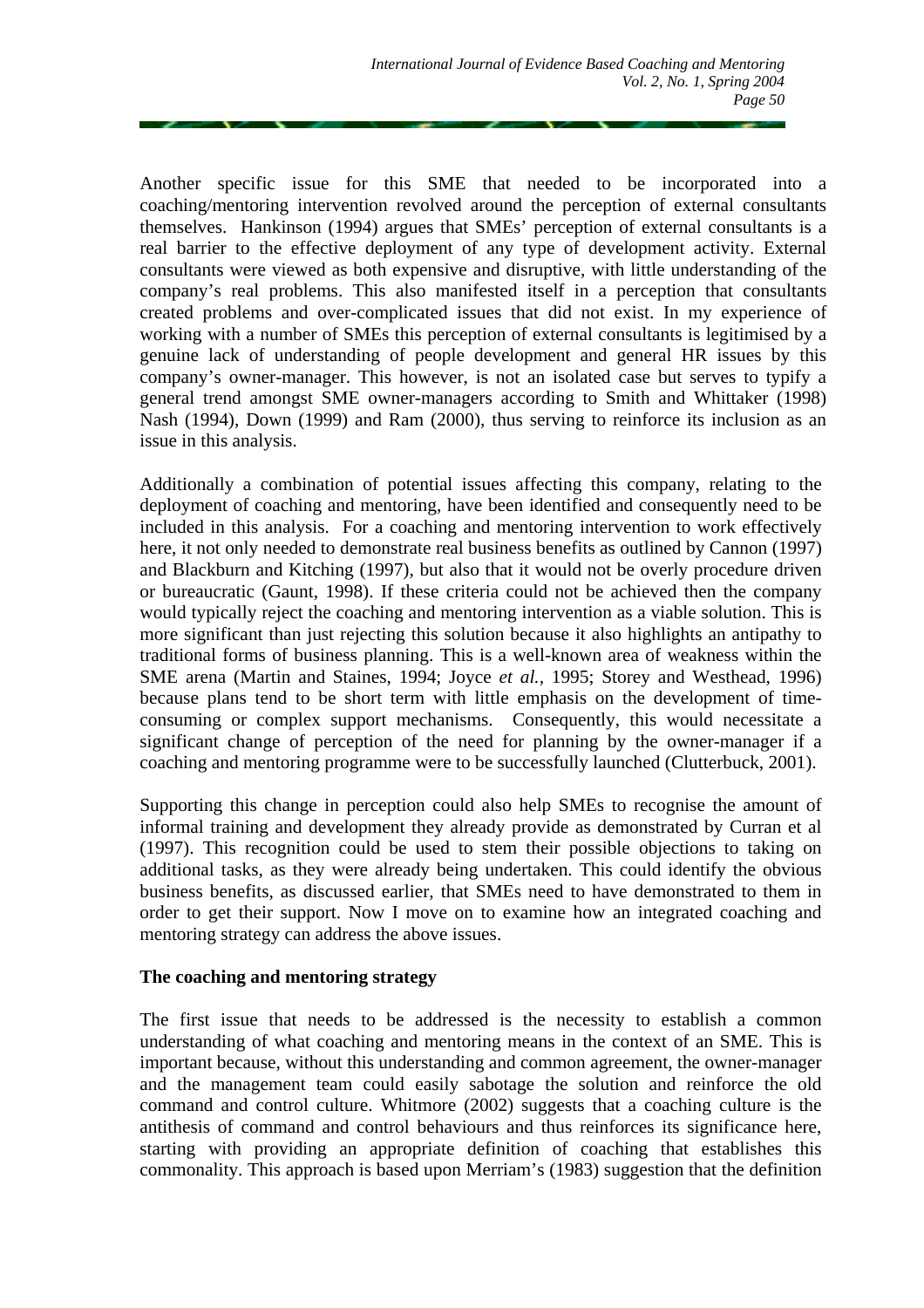used within a scheme, describing the activity taking place will determine the extent of the mentoring and also, I would contend, the coaching found. I consequently decided to use the definition provided by Cleary (1995), because of the emphasis on an informal yet planned ongoing process for interacting with employees. The goal of coaching is to improve job performance by increasing employees' capability to managing their own performance.

Additionally Phillips' (1995) contention that such coaching would add value to the organisation by helping its employees grow and develop and thereby enhance overall production and profitability was also emphasised. This is because these are core areas of concern to an SME and if they can be woven into a deployment strategy they can only serve to ease the tensions concerning the effects on bottom line profit. In terms of mentoring, a more traditional definition in terms of hierarchy was used because it placed emphasis on trust, experience and supervision (Atkinson *et al* 1994). Further, Parsloe's (1992) distinction about the mentor being one step removed from direct skills or performance enhancement was also incorporated because it laid the foundations of the role the mentors would fulfil within this programme.

Once the definitions had been communicated to managers, small focus groups would need to be set up to identify what they wanted to achieve by using coaching and mentoring and also how they might be able to measure its success. Providing an opportunity to establish this 'buy in' was, for me, about getting the managers actively involved and opening a dialogue with them. Support for the involvement and dialogue aspects of this strategy are provided by Devins and Gold's (2000) research on coaching and mentoring in SMEs. This concluded that talking to managers at an early stage of development had the greatest impact on their commitment to supporting such a programme. The significance of achieving this 'buy in' is even more crucial in an SME where any form of government assistance is viewed as conflicting with their existing intuitive and informal approach (Curran, 1999).

The structure of the coaching and mentoring programme is based on a two-tier approach. The first tier, the mentors, would comprise the three directors of the company, who would support and supervise the second tier comprising the managers who in turn would act as performance coaches for the employees. Underpinning the selection of this cascade approach is Schein's (1996) contention that communications between different levels of an organisation are riddled with difficulties and misunderstanding. To address this concern and make the strategy more robust, the mentors would be responsible for demonstrating the 'new behaviours' and enabling the coaches to do the same. This level of communication and 'permission giving' from mentor to coach is very significant in an SME where the owner-manager visibly sets the tone of acceptable behaviour and cultural imperative. The expectation is that mentors would be manifesting these new behaviours in performing one-to-one supervision for the coaches around their coaching and business role. The integral function supervision performs within this strategy is based on the approach outlined by Mead et al (1999), in that it role models effective skills development. It also increases the involvement of the mentors while simultaneously making them accountable for maintaining this in-built credibility check on good practice. This provides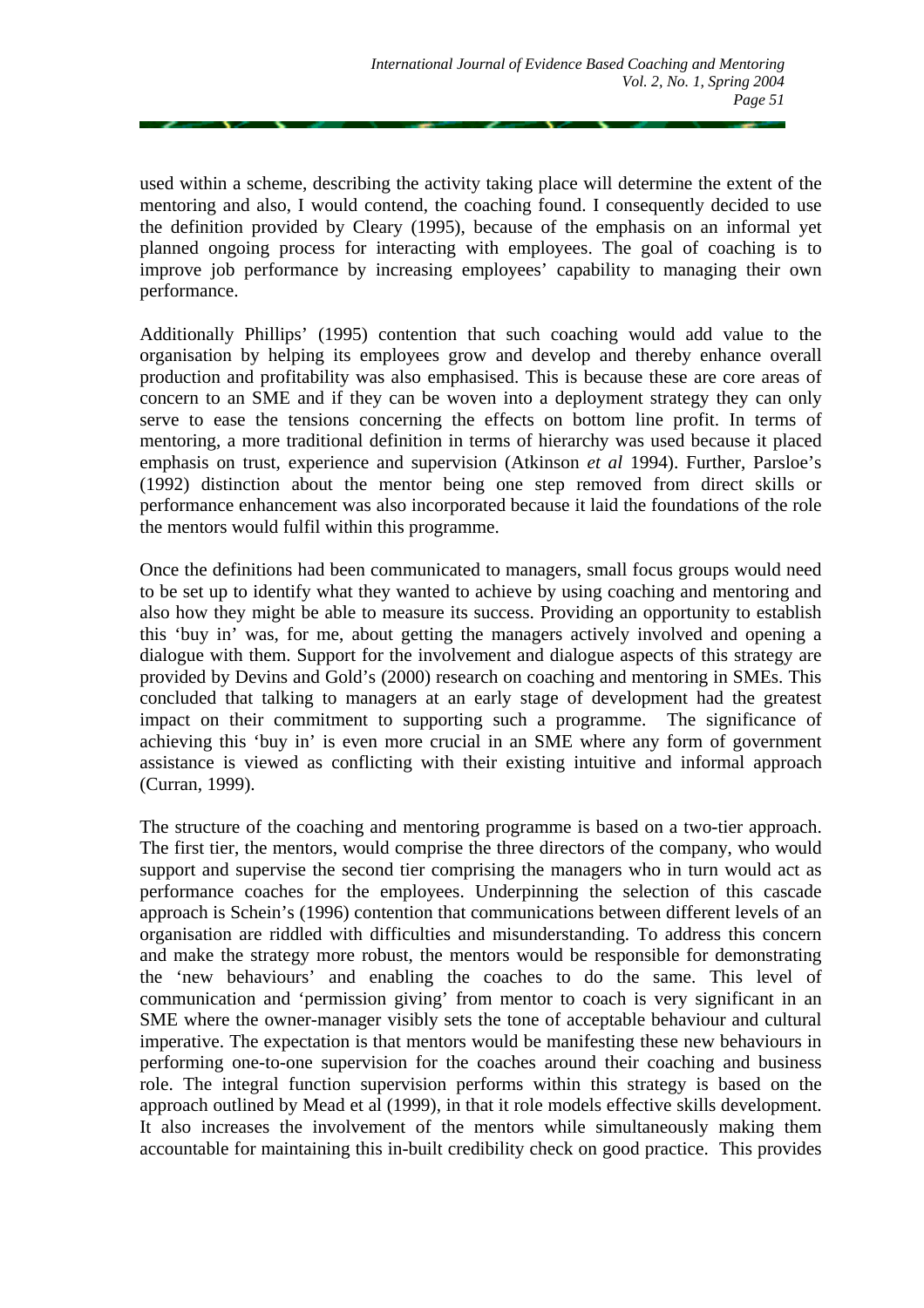an excellent opportunity for culture, values and skills alignment from the directors right through to the employees.

At the core of this programme are the principles of modelling as outlined by Geroy et al (1998), Crouch (1997), Horsfall (1996), Alder (1992) and Zenger (1991), as a combination of 'skills based training' and a variety of other facilitative techniques including discussion, demonstration and feedback. Geroy et al (1998), further suggest that these techniques provide the opportunity to identify, and if appropriate, help individuals to change their values. This can have a greater impact on behaviour than changing skill levels alone. Supporting the centrality of modelling to this strategy is the work of Pescuric and Byham (1996), who suggest that modelling provides the most effective means of skills development and behavioural change that is currently available. Consequently, if modelling can achieve this change in behaviour and its underpinning values then it can also provide a concrete opportunity to directly effect the culture of the company, thereby addressing one of the earlier identified issues. Supporting this contention Burnes (1996) argues that company culture is not static, instead individuals and groups within the organisation, serve to reinforce and continually change the culture in an organic manner. This reinforces the choice of modelling as an approach given the level of significance the existing culture has within this company. It also provides a direct and tangible means of supporting the owner-manager in changing the culture.

I also believe that these modelling principles should run through the core of both coaching and mentoring programmes because of the familiarity of the managers with the techniques used. This would minimise the amount of additional training that would need to undertaken by the coaches and mentors. This serves to address some of the concerns about external consultants not understanding the issues of their business. The residual training, which would need to take place to support the mentors/coaches, as postulated by Megginson and Clutterbuck (1995), would provide an opportunity to demonstrate the principles of modelling to the directors and managers. Additionally, because there are only three tiers within this company, directors, managers and employees, actually demonstrating the differences in behaviour to successive levels of employee is no longer as difficult as Wilheim's (1992) critique of modelling suggests.

Further supporting this strategy would be the integrated use of the GROW technique as outlined by Whitmore (2002), because it has at its centre an emphasis on questioning in a specific sequence in order to achieve improved performance. The rationale behind this choice is based firstly, on the familiarity of the directors and managers with questioning as a technique and the concomitant saving of time in training terms. Secondly, the technique itself provides coaches with a focused and systematic road map of where they need to take their coachees in a relatively straightforward fashion. This is often an area of concern for new coaches; a solid framework like GROW provides a greater degree of safety for them and their coachees. My own experience of using, and getting others to use GROW successfully, also informed this decision. This does not support the critique levelled at it by Parsloe and Wray (2000), who based their comments on its application in organisations who tried to over-complicate and under-support the use of this technique. The structure of GROW can be made more robust and safer for coaches to use by the inclusion of a Personal Development Discussion. This would provide all the benefits of Personal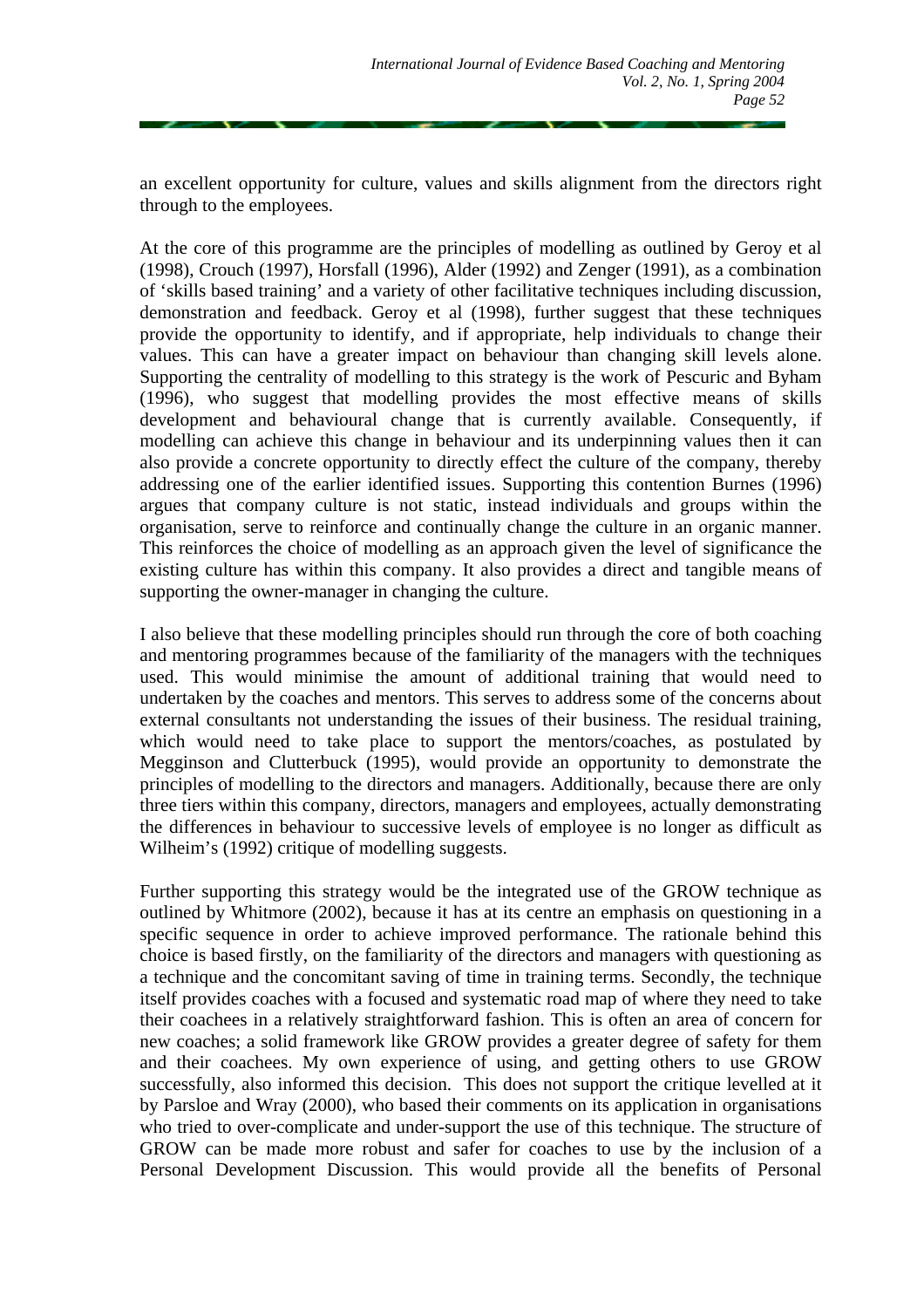Development Plans as outlined by Tamkin (1996), relating to personal empowerment and ownership, but without the formality and bureaucracy of paperwork. Again avoiding formality and bureaucracy are key areas of concern to SMEs and consequently need to inform design decisions.

## **Conclusion**

In conclusion, this analysis has aimed to provide a route map for the successful deployment of a coaching and mentoring programme within the specific context of an SME environment. The need to understand organisational behaviour when designing such a strategy has also been evidenced in the way this intervention aimed to incorporate and address the issues identified. This understanding also serves to highlight the areas that need diagnosis in order to inform the design. I have also provided indicative research supporting my contention that the prevalence of the culture of an SME needs to be at the core of such a specific coaching and mentoring strategy. I further sought to argue that supporting this strategy with a range of behavioural skills techniques and incorporating the needs of this specific organisation, has served to provide an integrated and robust solution.

## **Recommendations for further research**

My hope is that this analysis will stimulate further research into the specific effects of the potential issues identified on both coaching and mentoring within the context of SMEs, thereby supporting Storey's (1994) original call for more SME specific research. Three potential areas for further research have been identified. Firstly there is a need to develop a cause and effect level of analysis to inform the selection of the most appropriate approach from a vast range of techniques. This necessitates the development of a substantial body of research-based knowledge specifically within the context of the SME operating environment. This is turn would provide the opportunity to evaluate the effects of coalescing a range of what can appear to be competing tools and techniques, seemingly without cognition of the consequences of such action. Finally, the significance that integrated professional supervision for coaches and mentors can play in maintaining the cohesive design and deployment of a coaching and mentoring strategy has yet to be effectively established within any work based environment.

#### **References**

Alder, H. ((1992), 'A model for personal success', *Management Decision,* 23-25.

Atkinson, D.L., Casas, A. and Neville, H. (1994),'Ethnic minority psychologists: Whom they mentor and benefits they derive from the process', *Journal of Multicultural Counseling and Development,* 22, 37-48.

Barham, K. and Conway, C. (1998), *Developing Business and People Internationally: A Mentoring Approach,* Berkhampstead: Ashridge Research.

Birley, S. and Westhead, P. (1989), 'Growth and performance contrasts between types of new firms', *EIASM 3rd Workshop on Entrepreneurship Research.* 

Blackburn, R. and Kitching, J. (1997), 'Management training for SMEs: a comparative study of three European regions', *ISBA 20th National Small Firms Policy and Research Conference.*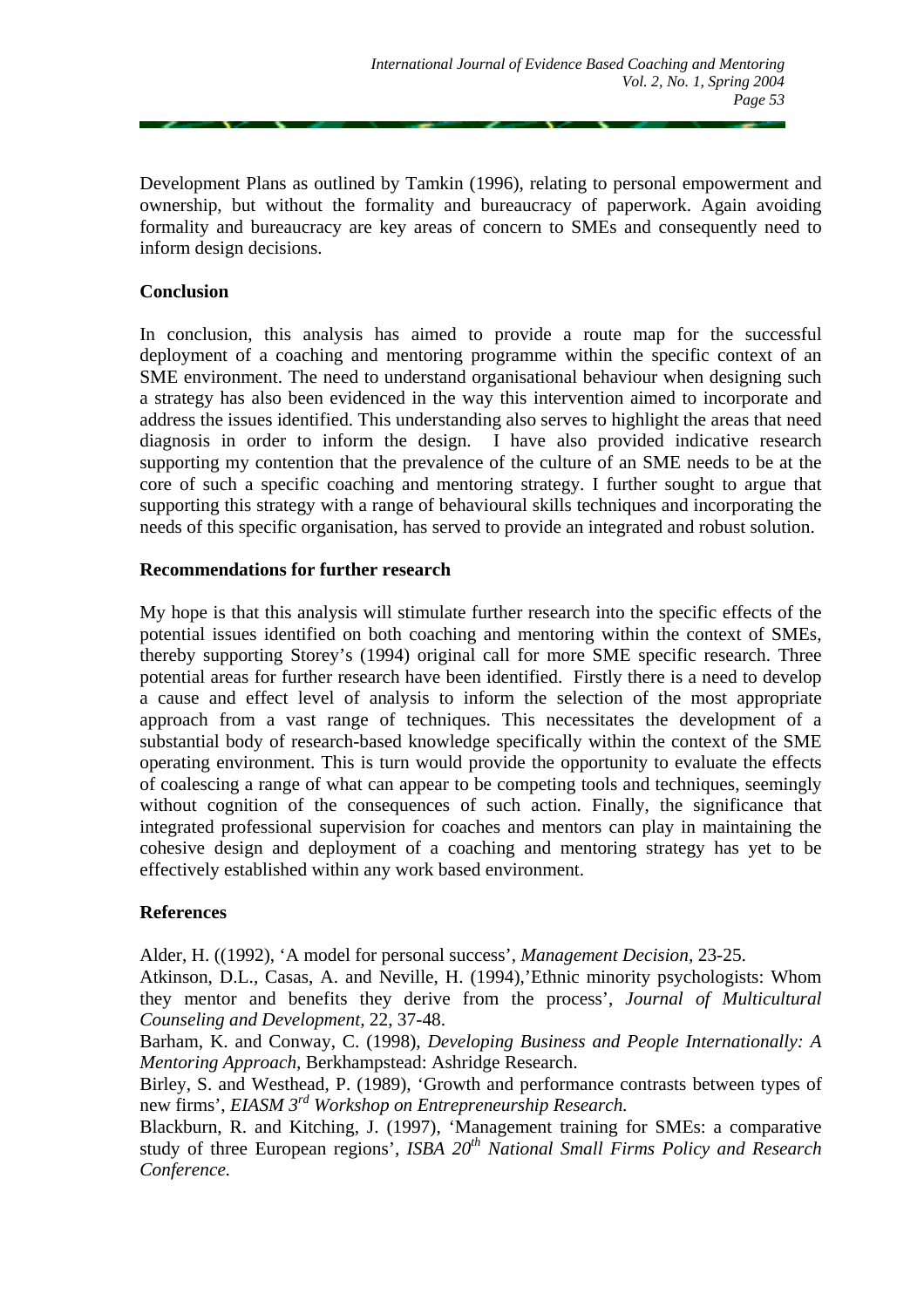Bramley, P. (1999), 'Evaluating effective management learning' *Journal of European Industrial Training,* 23, 3, 145-53.

Burnes, B. (1996), *Managing Change. A Strategic Approach to Organizational Dynamics,* London: Pitman Publishing.

Cannon, T. (1997), 'Management development and business performance: what do we know and what do we need to know?', Managing the Solution, London, *Management Charter Initiative.* 

Carson, D.J., Cromie, S., McGowan, P. and Hill, J. (1995), *Marketing and Entrepreneurship in SMEs: An Innovative Approach,* London, Prentice-Hall.

Carson, D.J. and Cromie, S. (1989), 'Marketing planning in small enterprises: a model and some empirical evidence', *Journal of Marketing Management,* 5, 1, 33-51.

Centre for Enterprise, (2001), *Evaluation of Management Development and Leadership Provision in the East Midlands: Is Supply Meeting Demand?,* Leicester: Centre for Enterprise.

Choueke, R.W. E. and Armstrong, R. K. (2000), 'Culture: a missing perspective on smalland medium-sized enterprise development?, *International Journal of Entrepreneurial Behaviour & Research,* 6, 4, 227-238.

Cleary, M. (1995), 'You're the coach', *Credit Union Management,* 40-42.

Clutterbuck, D. (2001), *Everyone Needs A Mentor,* 3rd Edn., London: Chartered Institute of Personnel and Development.

Crouch, N. (1997), 'Winning ways', *People Management,* 40-43.

Curran, J. (1999), 'A response to the DTI consultancy paper on the new small business service', *ISBA Policy Forum,* unpublished paper.

Curran, J., Blackburn, R., Kitching, J. and North, J. (1997), 'Small firms and workforce training: Some results, analysis and policy implications from a national survey', in Ram, M. et al., *Small Firms: Enterprising Futures,* London: Paul Chapman Publishing, 90-101.

Curran, J. and Blackburn, R. (1994), *Small Firms and Local Economic Networks: The Death of the Local Economy*, London, Paul Chapman.

Curran, J. and Blackburn, R. (1999), 'A critical examination of the proposed new small business service and response to the DTI consultancy paper', *ISBA Policy Forum,* unpublished paper

Department of Trade and Industry (2003), News Release, No. 03/92, London, HMSO.

Devins, D. and Gold, J. (2000), '"Cracking the tough nuts": Mentoring and coaching the managers of small firms', *Career Development International,* 5, 4/5, 250-255.

Down, S. (1999), 'Owner-manager learning in small firms', *Journal of Small Business and Enterprise Development,* 6, 3, 267-78

Eisenhardt, K.M. (1989), 'Building theories from case study research', *Academy of Management Review,* 14, 4, 532-550.

Gaunt, R. (1998), 'Investors in people and the small business', *ISBA National Conference,*  497-511.

Geroy, G. D., Wright, P.C. and Anderson, J. (1998), 'Strategic performance empowerment model', *Empowerment in Organisations,* 6, 2, 57-65.

Gersick, K.E., Davis, J.A., McCollom, M.H. and Lansberg, I. (1997), *Generation to Generation,* Cambridge: HBS Press.

Gibb, A. A. (1997), 'Small firms training and competitiveness: building upon the small business as a learning organisation', *International Small Business Journal,* 15, 3, 13-29.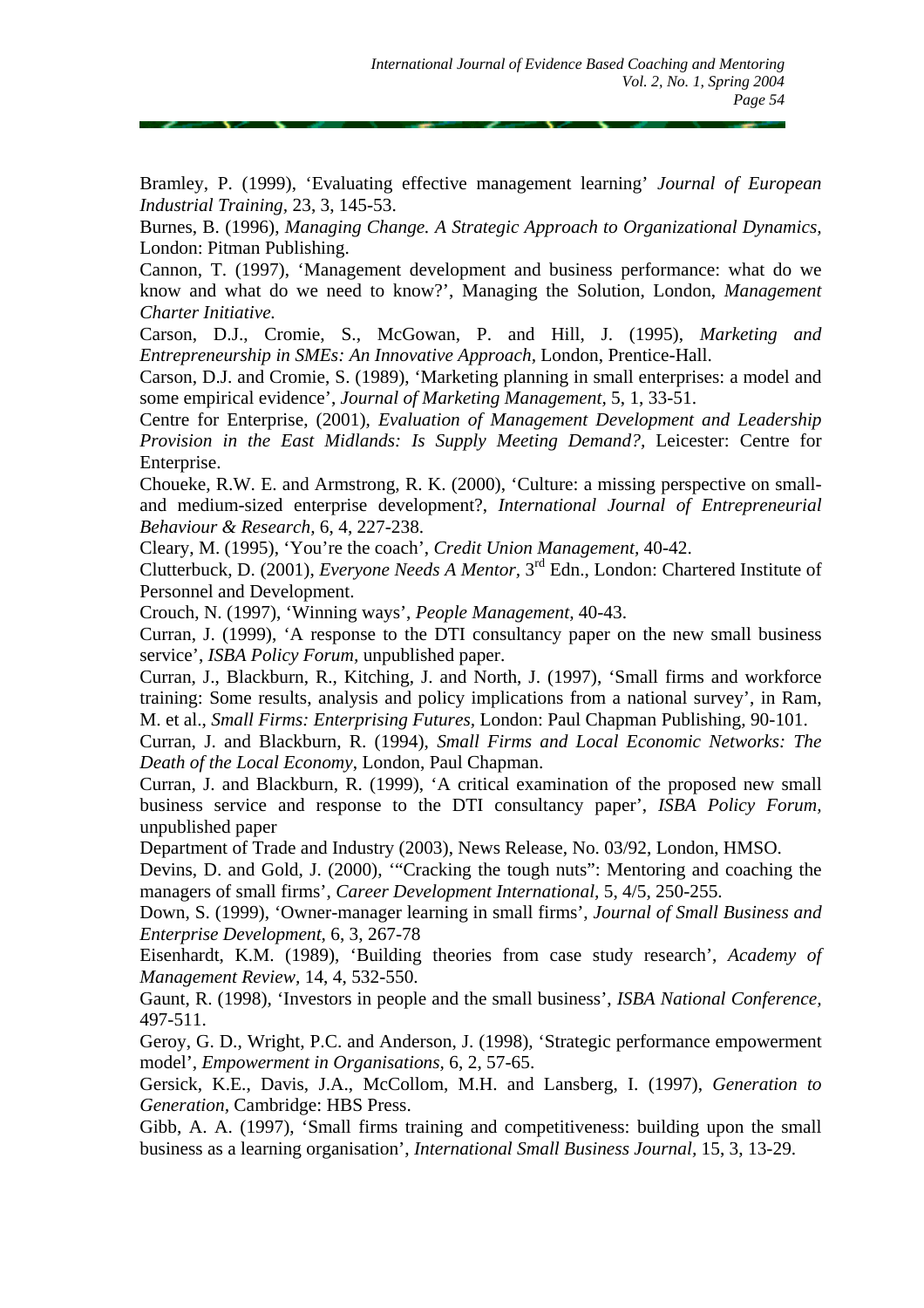Goldsmith, W. and Clutterbuck, D. (1984), *The Winning Streak,* London: Weidenfeld and Nicholson.

Gray, C, (1998), *Enterprise and Culture,* London, Routledge.

Hankinson, A. (1994), 'Small firms training: The reluctance prevails', *Industrial and Commercial Training,* 26, 9, 30-32.

Hay, J. (1999), *Transformational Mentoring: Creating Developmental Alliances for Changing Organizational Cultures,* Watford: Sherwood Publishing.

Hill, J. (2001), 'A multidimensional study of the key determinants of effective SME marketing activity: Part 1', *International Journal of Entrepreneurial Behaviour and Research,* 7, 5, 171-204.

Hodgetts, R. M. and Kuratko, D. F. (1995), *Effective Small Business Management,* 5th ed, Fort Worth, Dryden.

Holmund, M. and Kock, S. (1998), 'Relationships and the internationalisation of Finnish small and medium-sized companies', *International Small Business Journal,* 16, 64, 46-63.

Horsfall, G.A. (1996), 'Accountability: the force behind empowerment', *Hospital Material Management Quarterly,* 26-31.

Joyce, P., McNully, T. and Woods, A. (1995), 'Workforce training: Are small firms different?', *Journal of European Industrial Training,* 19, 5, 19-25.

Klasen, N. and Clutterbuck, D. (2002), *Implementing Mentoring Schemes; A practical guide to successful programs,* London: Butterworth Heinemann.

Kuratko, D. F. and Hodgetts, T. M. (1995), *Entrepreneurship: A Contemporary Approach,*  3rd ed, Fort Worth, TX, The Dryden Press.

Leppard, J. and MacDonald, M. H. (1991), 'Marketing planning and corporate culture: a conceptual framework', *Journal of Marketing Management,* 7, 3, 213-35.

Martin, G. and Staines, H. (1994), 'Managerial competencies in small firms', *Journal of Management Development,* 13, 7, 23-34.

Mead, G., Campbell, J. and Milan, M. (1999), 'Mentor and Athene: Supervising professional coaches and mentors', *Career Development International,* 4, 5, 283-290.

Megginson, D. and Clutterbuck, D. (1995), *Mentoring in Action: A Practical Guide for Managers,* London: Kogan Page.

Merriam, S. (1983), 'Mentoring: Person, process, practice and problems, *Adult Education Quarterly,* 33, 3, 161-173.

Mullins, L.J. (1989), *Management and Organisational Behaviour*, 2<sup>nd</sup> Edn., London: Pitman Publishing.

Nancarrow, C., Attlee, C. and Wright, L.T. (1999), 'Weaknesses in the marketing and the adoption of independent inventors with implications for international competitiveness' *Journal of Enterprising Culture,* 7, 3, 233-56.

Nash, T. (1994), 'People power?', *The Director,* 34-6.

Parsloe, E. (1992), *Coaching, Mentoring and Assessing: A Practical Guide to Developing Confidence,* London: Kogan Page.

Parsloe, E. and Wray, M. (2000), *Coaching and Mentoring: Practical Methods to Improve Learning,* London: Kogan Page.

Pescuric, A. and Byham, W. C. (1996), 'The new look of behavior modeling', *Training and Development,* 24-30.

Phillips, R. (1995), 'Coaching for high performance', *Executive Development,* 5-7.

Porter, M. (1980), *Competitive Strategy: Techniques for Analysing Industries and Competitors,* New York, NY: The Free Press.